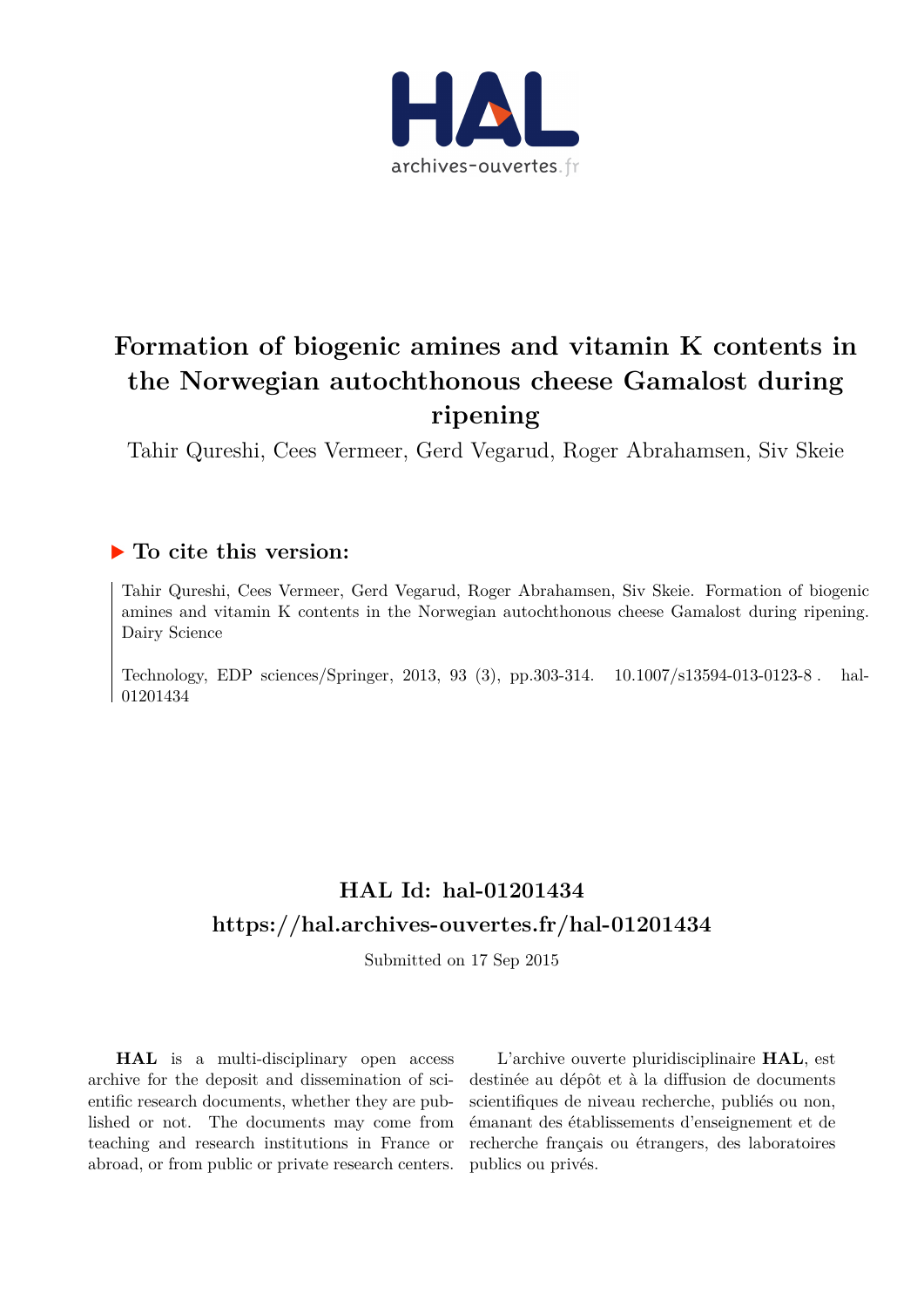ORIGINAL PAPER

# Formation of biogenic amines and vitamin K contents in the Norwegian autochthonous cheese Gamalost during ripening

Tahir Mahmood Qureshi · Cees Vermeer · Gerd E. Vegarud · Roger K. Abrahamsen · Siv Skeie

Received: 30 August 2012 /Revised: 28 February 2013 / Accepted: 12 March 2013 / Published online: 9 April 2013  $\odot$  INRA and Springer-Verlag France 2013

Abstract Gamalost, a Norwegian mould (Mucor mucedo) ripened autochthonous cheese, is a potential functional food due to a high content of peptides that might reduce hypertension, however it has a high content of free amino acids which may be precursors for biogenic amines. This study aimed to investigate if Gamalost might have further health benefits or risks by determination of the formation of vitamin K and biogenic amines. The development of biogenic amines and vitamin K was analysed during ripening. Putrescine was the only biogenic amine detected by liquid chromatography in ripened Gamalost, in the range from 11 to 25 mg.kg<sup>-1</sup>. The presence of very low concentrations of biogenic amines may suggest that Gamalost is devoid of hazards posed on health. The menaquinones (vitamin  $K<sub>2</sub>$ ) detected in Gamalost by highperformance liquid chromatography were MK-4 to MK-10 and among them, MK-9 was found in the significantly highest concentration (46  $\mu$ g.100 g<sup>-1</sup>). The menaquinone content of Gamalost was attributed to the activities of the starter lactic acid bacteria used for fermentation during manufacture. Gamalost contained a significantly higher menaquinone content than Norvegia, a Norwegian cheese.

Keywords Gamalost . Ripening . Biogenic amines . Vitamin K

# 1 Introduction

Gamalost, an autochthonous mould ripened Norwegian cheese, is made by acid precipitation of pasteurised skimmed milk as described by Qureshi et al. [\(2012a\)](#page-11-0).



T. M. Qureshi  $\cdot$  G. E. Vegarud  $\cdot$  R. K. Abrahamsen  $\cdot$  S. Skeie ( $\boxtimes$ )

Department of Chemistry, Biotechnology and Food Sciences, Norwegian University of Life Sciences, Chr. Magnus Falsensvei 1, 1432 Ås, Norway e-mail: siv.skeie@umb.no

C. Vermeer VitaK and Cardiovascular Research Institute CARIM, Maastricht University, Maastricht, The Netherlands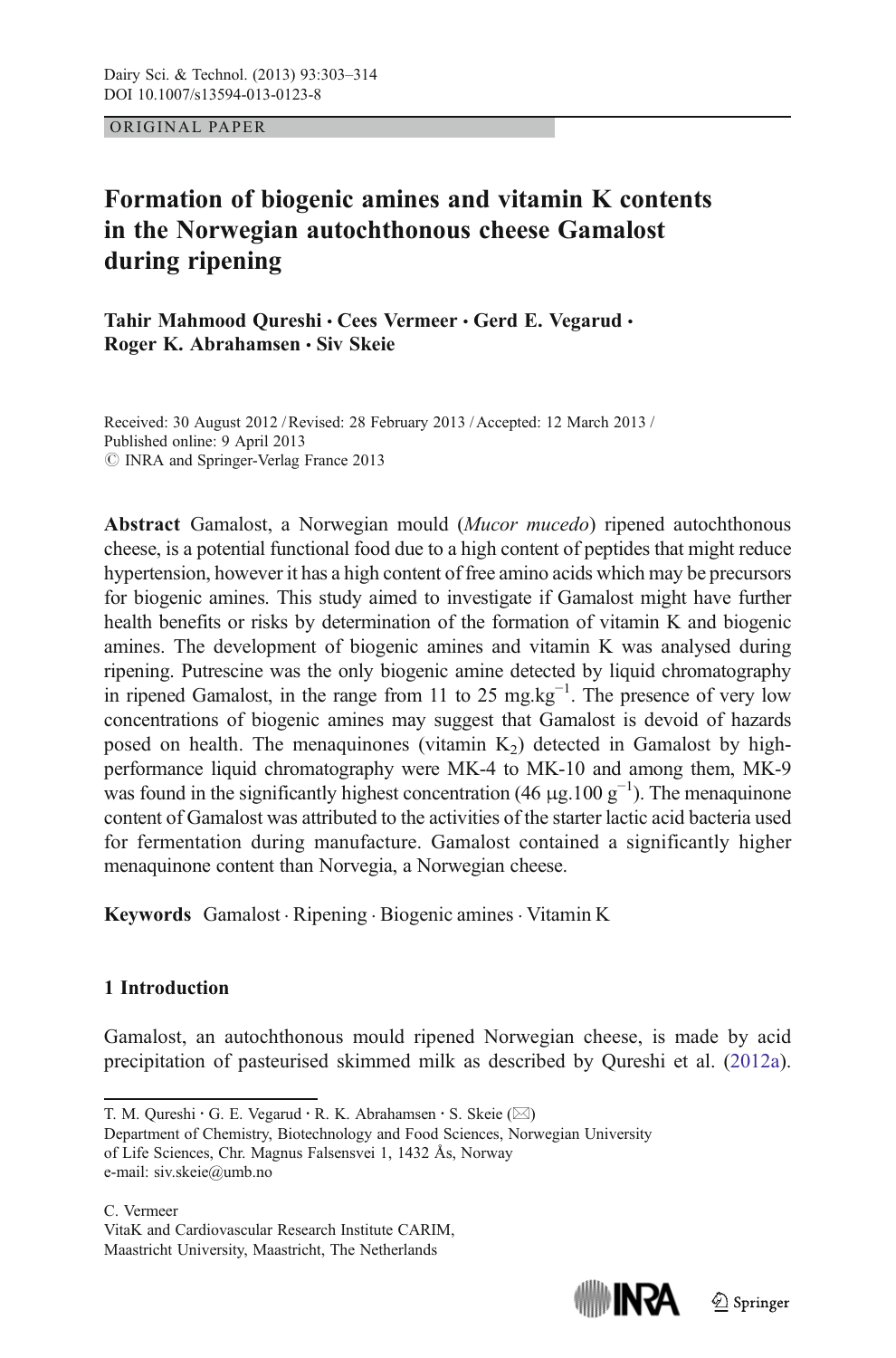The DL starter used is a mesophilic starter consisting of *Lactococcus* (*L.*) *lactis* ssp. lactis, L. lactis ssp. cremoris, L. lactis ssp. lactis biovar diacetylactis and Leuconostoc cremoris. As the cheese is made from skimmed milk, it contains negligible amounts of fat. The cheese ripens up to 30 days and during ripening  $Mucor (M)$  mucedo cause extensive proteolysis. Normally, the cheese is sold after 10–12 days of ripening. Gamalost is a potential functional food due to its high angiotensin I-converting enzyme (ACE) inhibitory activity (Qureshi et al. [2012a\)](#page-11-0). Foods with high ACE inhibitory activity might reduce hypertension and therefore have a positive impact on blood pressure. Although the proteolysis of Gamalost now has been well characterised (Qureshi et al. [2012a\)](#page-11-0), we know little of the development of other compounds in Gamalost which may influence health such as the content and development of biogenic amines and vitamin K during ripening.

Biogenic amines (BA) have been identified in non-fermented foods such as fish, fruit, juices, vegetables, meat as well as in fermented foods like fermented vegetables, fermented meat, wine, beer and fermented fish (Silla-Santos [1996\)](#page-12-0). They have also been identified in many cheese varieties such as Cheddar, Ras, Gouda (Ibrahim and Amer [2010](#page-11-0)), Spanish traditional cheeses (Roig-Sagués et al. [2002\)](#page-11-0), Dutch-type hard cheeses (Komprda et al. [2007](#page-11-0)), Italian Pecorino cheese (Schirone et al. [2012](#page-12-0)) and many others (Stratton et al. [1991\)](#page-12-0). In cheese, BA results from decarboxylation of amino acids which are primarily produced from degradation of cheese proteins (Ibrahim and Amer [2010\)](#page-11-0) and microbes with decarboxylase activities (Galgano et al. [2001](#page-11-0); Gardini et al. [2001](#page-11-0)). Formation of BA in cheese depends on various factors; such as ripening time, ripening temperature, pH and the presence of microorganisms having BA-producing capability through their proteolytic and decarboxylase activities (Linares et al. [2012\)](#page-11-0). Generally, BA cause nausea, sweating and headache, but particularly phenylethylamine and tyramine may cause hypertension whereas histamine may be associated with hypotension (Halász et al. [1994\)](#page-11-0). Stratton et al. [\(1991](#page-12-0)) reported that consumption of ripened cheese with high contents of BA may pose a risk on public health and histamine poisoning has been reported from Gouda, Swiss, Cheddar, Cheshire, Gruyere (Stratton et al. [1991](#page-12-0)). The proteolysis of Gamalost is substantial and the content of free amino acids in this cheese is rather high as compared to other cheeses (Qureshi et al. [2012a](#page-11-0)). The ripening of Gamalost is caused by a Mucor mould, which makes the ripening of Gamalost completely different from other cheeses, and the contribution of this mould to the production of menaquinones (MK) is unknown.

Vitamin K has been found in three forms, phylloquinone (vitamin  $K_1$ ), menaquinones (vitamin  $K_2$ ) and menadione (vitamin  $K_3$ , a synthetic vitamin K form; Booth, [2012\)](#page-10-0). Menaquinone has a variable side chain length of 2–15 isoprene units and it is commonly written as MK-n where n represents the number of isoprenoid residues (Sato et al. [2001](#page-12-0)). Phylloquinone  $(K_1)$  is naturally present in an appreciable concentration in green plants and in certain vegetable oils (Binkley and Suttie [1995;](#page-10-0) Booth et al. [1995](#page-11-0); Booth [2012\)](#page-10-0) whereas the menaquinone, also known as vitamin  $K_2$ , is formed either from the products of bacterial reactions or from conversion of dietary phylloquinone during digestion. The menaquinones have been observed in many foods such as meat, chicken, eggs, milk and cheeses (Elder et al. [2006\)](#page-11-0). Geleijnse et al. ([2004\)](#page-11-0) and Gast et al. ([2009](#page-11-0)) suggested that sufficient dietary intake of menaquinone could be important in preventing coronary heart disease. Increased risk

 $\mathcal{D}$  Springer

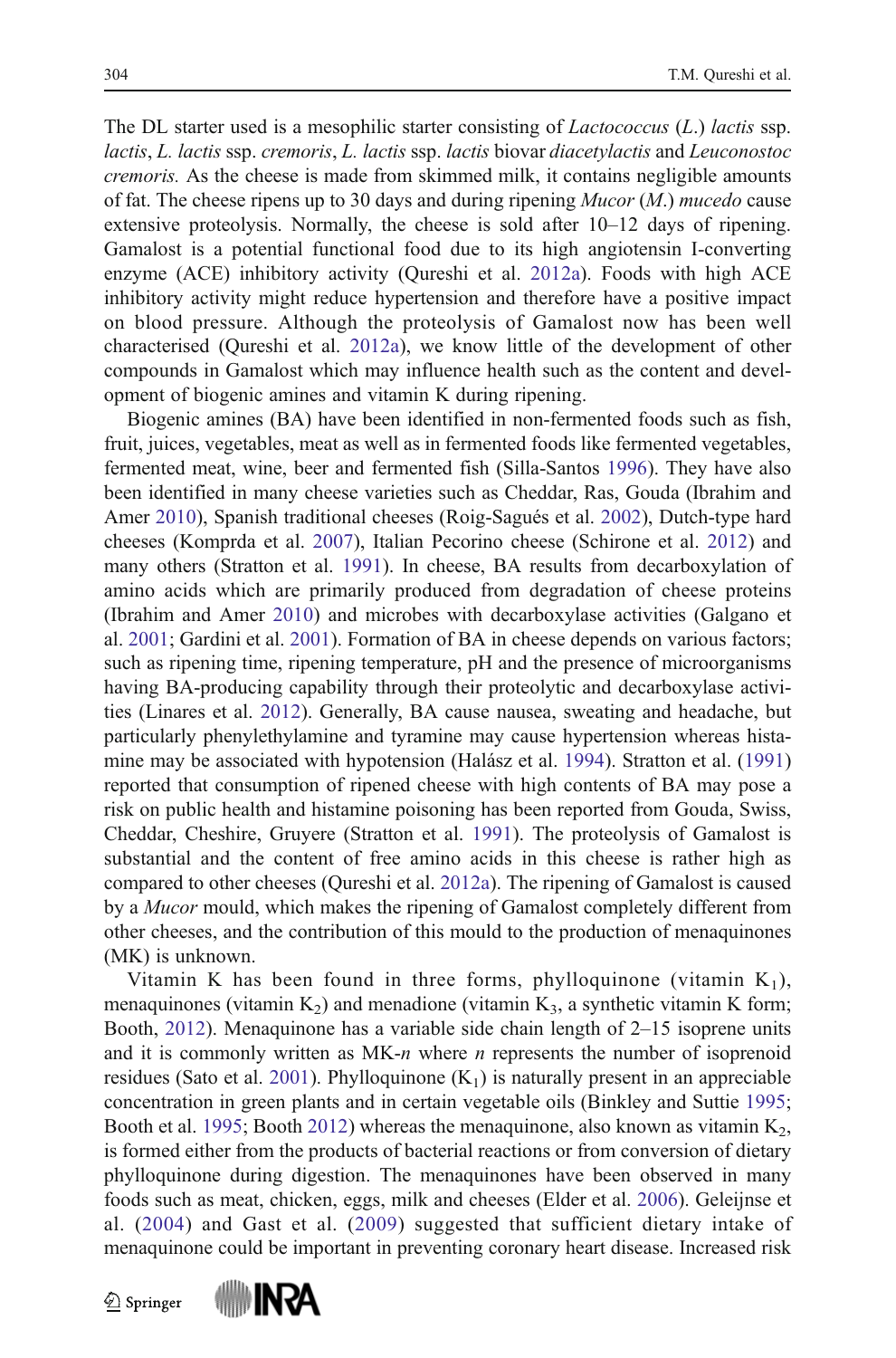of hip fracture has for instance been shown to be associated with low intake of dietary vitamin  $K_1$  (Booth et al. [2003](#page-11-0); Feskanich et al. [1999\)](#page-11-0).

The aim of this present study was to investigate the formation of vitamin K and BA (as anticipated due to presence of high content of amino acids) during ripening of Gamalost. Gamalost was compared with Norvegia, the most consumed cheese in Norway.

## 2 Materials and methods

### 2.1 Collection and ripening of cheeses

Gamalost cheeses were manufactured as described by Qureshi et al. ([2012a\)](#page-11-0) and were kindly supplied by the dairy company TINE Meieriet Vik (Vik i Sogn, Norway). A peculiar step during manufacture is the cooking of the moulded cheese in whey at 90– 95 °C for 1–2 h. Five cheeses from each of three separate batches were selected randomly at the dairy and one cheese from each batch was frozen fresh (day 0), before the mould M. mucedo was added. The other four cheeses from each batch were ripened for 10 days and then frozen. The frozen cheeses were transported to the Department of Chemistry, Biotechnology and Food Science (Ås, Norway). The frozen 10-day-old cheeses were thawed and ripened further for 20, 30 and 60 days at 4 °C. After sampling, the cheeses were refrozen and kept frozen until analysis. For comparison, three commercial Norvegia cheeses (ripened for ∼90 days) from three different productions were included in the analytical work. The cheese was sampled according to International Dairy Federation (IDF) standard 50C (IDF [1995](#page-11-0)) and then grated with a manual grinder. Two different lactic acid bacteria (LAB) starter cultures (CHN 11 and CHN 22, Chr. Hansen, Hørsholm, Denmark) normally used for production of Gamalost and the mould M. mucedo were also tested for menaquinones content.

#### 2.2 Chemical analysis of cheese

The fat content was determined by the Gerber–van Gulik method using a butyrometer (Ardö and Polychroniadou [1999](#page-10-0)) and the dry matter (DM) content was determined according to IDF standard 4/ISO 5534 (IDF [2004](#page-11-0)). The ash content was determined according to IDF standard 27 (IDF [1965](#page-11-0)) and the pH was monitored using a PHM 92 Lab pH-meter (Radiometer, Copenhagen, Denmark; Ardö and Polychroniadou [1999\)](#page-10-0). The total nitrogen (TN) and soluble nitrogen (SN) content were determined by the Kjeldahl method according to the IDF standard 20B (IDF [1993\)](#page-11-0) whereas the trichloroacetic acid soluble nitrogen (TCA-SN) was determined by the Kjeldahl method according to the procedure described by Christensen et al. ([1991](#page-11-0)). Gamalost was not fully soluble in any of the solvents (water or citrate water) used and therefore produced some precipitates during solubilisation. In addition, foaming was a problem during preparation and Kjeldahl digestion. Due to these shortcomings, the analysis of the TN of Gamalost could not be reliable. As Gamalost does not contain measurable amounts of fat, the DM of the cheese may be considered to be approximately the same as the content of protein after subtracting the ash content from the DM. Therefore, the SN/DM of Gamalost was calculated, but SN/protein was calculated for Norvegia.

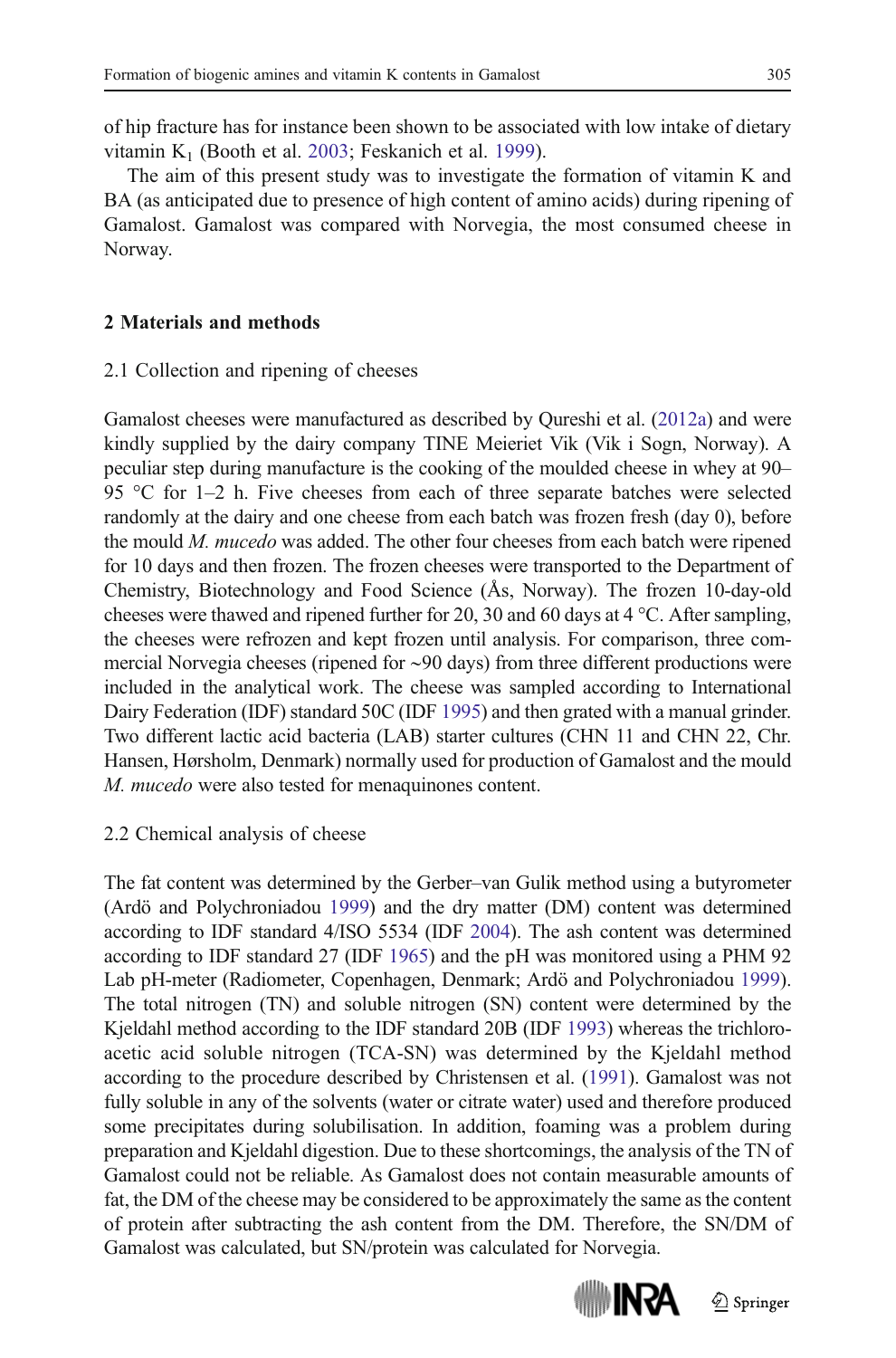# 2.3 Determination of biogenic amines

The preparation of the samples and the determination of biogenic amines was done by liquid chromatography according to Smělá et al. [\(2003\)](#page-12-0). Briefly, a homogenised aliquot of  $10\pm 2$  g of grated cheese was extracted with 0.5 mL of 1,7-diaminoheptane (Sigma, St. Louis, USA) as internal standard and 15 mL of 5% TCA. After centrifugation (∼2,550×g, 10 min, 4 °C), filtration through a disposable nylon membrane filter (13 mm, 0.45 μm, Chromatography Research Supplies, Addison, USA) was carried out after two time extraction of the sample. The separation of the biogenic amines was performed using a liquid chromatograph HP 1100 (Agilent Technologies, Waldbronn, Germany) consisting of a quaternary pump (G1311A), a vacuum degasser (G1322A), an auto sampler (G1313A), a UV/VIS detector with variable wavelength (G1314A), and a fluorescence detector (G1321A). The separation of biogenic amines after dansyl chloride (DnsCl) (Fluka, St. Louis, USA) derivatisation, was carried out by gradient elution with H<sub>2</sub>O/ACN on a ZorbaxSB-C18 column (3.5  $\mu$ m 3.0×150 mm) (Agilent Technologies) with a guard column Meta Guard ODS-2  $(30 \times 4.6 \text{ mm})$ , particle size 5 μm) with a flow rate of 0.8 mL.min<sup>-1</sup> using a photometric UV/VIS detector at 254 nm. The detection limit for the BA in this study was  $1 \text{ mg} \cdot \text{kg}^{-1}$  of cheese.

# 2.4 Measurement of vitamin K

The vitamin K contents were measured according to Schurgers and Vermeer [\(2000](#page-12-0)) with some modifications. Briefly, aliquots of 1 g of cheese were extracted with 4 mL of 2-propanol, 20 ng internal standard (vitamin K1(25), i.e. phylloquinone equipped with an aliphatic side chain containing five instead of four isoprenoid residues) (GLSynthesis, Worcester, USA) and 2 mL of distilled water. Authentic K vitamins used as reference were: Phylloquinone and menaquinone-4 (Sigma, St Louis, MO, USA) whereas menaquinones MK-5 through MK-10 were kind gifts from Hoffmann-La Roche (Basel, Switzerland). The mixture was homogenised with a blender (Ultra Turrax, Janke and Kunkel, Staufen, Germany), warmed to 60 °C and extracted with 8 mL of n-hexane and pre-purified on Silica Sep-Pak cartridges (Millipore. Milford, MA, USA). The cartridges were washed with 100% hexane and vitamin K was eluted with 3% diethyl ether in *n*-hexane and evaporated until dryness under a stream of nitrogen at 50 °C. The residue was taken up in 80 μL of isopropanol and separation of vitamin K (both phylloquinone and MK) was performed by high-performance liquid chromatography (HPLC) on a C-18 reversed phase column (Thermoscientific BDS Hypersil; length, 100 mm; internal diameter, 3 mm; particle size, 3 μm; pore size, 120 Å) using fluorescence detection after post-column reduction on a zinc column (Riedel-DeHaën, Seelze, Germany) at 40 °C. The mobile phase for the HPLC system consisted of MeOH/acetonitrile/acetic acid/distilled water at a ratio  $(v/v)$  of 88:10:1:1 to which zinc acetate was added at a concentration of 1.1  $g.L^{-1}$ . All reagents were of HPLC grade. Each sample was run in duplicate.

# 2.5 Statistical analysis

Statistical analysis was performed by Minitab statistical software version 15 (Minitab Inc., State College, PA, USA), using the general linear model and

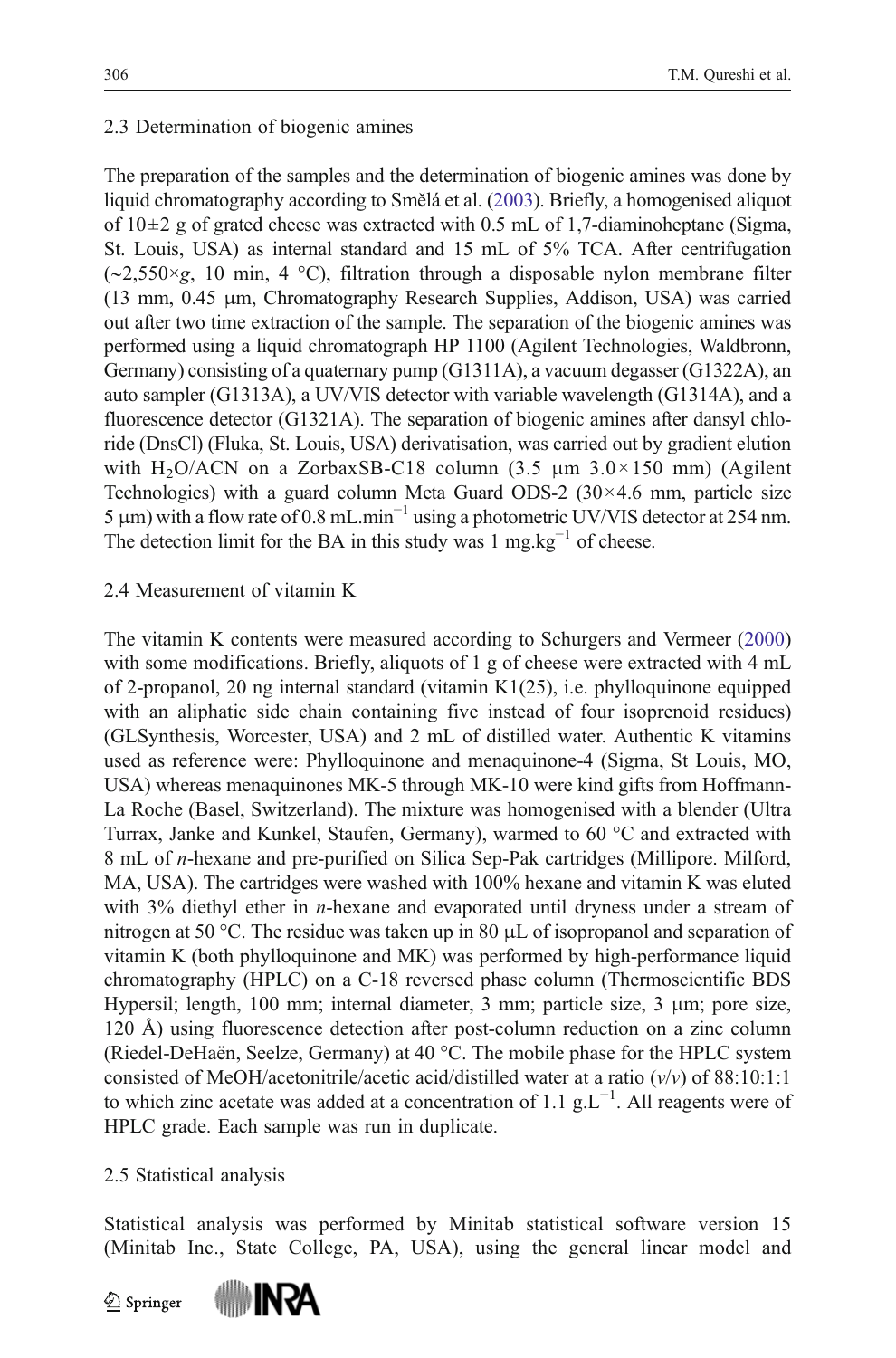Tukey's test for pair-wise comparison of means in analysis of variance (ANOVA). The Shapiro–Wilk test was performed to test the normal distribution of all variables and normality assumptions were found to be satisfied. Two-way ANOVA was used to compare the different ripening steps of Gamalost. The age (fixed variable) and batches (random variable) were used as classification factors in the statistical model, with the assumption that the individual cheeses from the same batch were independent. One-way ANOVA was used to compare the content of MK of 20 days Gamalost with Norvegia. The level of significance for all comparisons was set to  $P<0.05$ .

#### 3 Results

#### 3.1 Gross composition

Table 1 shows the pH, DM, SN/DM and TCA-SN/DM of the cheeses analysed. The pH of Gamalost increased up around 7 during the first 10 days of ripening whereas Norvegia had a pH around 5.4 after approximately 90 days of ripening compared to Gamalost. The ash content of ripened Gamalost was lower than Norvegia. The DM content of Gamalost increased during ripening, whilst Norvegia had 1% higher content of DM. The fat content in Gamalost was not measurable as the cheese was made from skimmed milk, while the fat content and fat in DM (in percent) of Norvegia was 26.4% and 46.2%, respectively. The protein (in percent) content of Norvegia was 26.5%. The SN/DM of Gamalost increased significantly to  $>10\%$ during the first 10 days of ripening, thereafter the content remained statistically unchanged until 30 days of ripening. However during further ripening, the SN/DM increased further and after 60 days, it was significantly higher than in cheese ripened

| Cheese<br>type | Age<br>(days)  | pH              | Ash $(\% )$                         | DM $(\% )$                                                                         | $SN/DMa$ or $SN/$<br>protein $(\%)$ | $TCA-SN/DMc$ or<br>TCA-SN/protein <sup>d</sup> $(\% )$ |
|----------------|----------------|-----------------|-------------------------------------|------------------------------------------------------------------------------------|-------------------------------------|--------------------------------------------------------|
| Gamalost       | $\overline{0}$ |                 | $4.64^a \pm 0.04$ $1.13^a \pm 0.01$ | $45.11^a \pm 0.56$                                                                 | $0.34^a \pm 0.14$                   | $0.26^a \pm 0.01$                                      |
| Gamalost       | -10            |                 |                                     | $6.93^b \pm 0.04$ $1.45^b \pm 0.03$ $55.54^b \pm 1.17$                             | $10.47^b \pm 0.07$                  | $9.10^{\circ} \pm 0.16$                                |
| Gamalost       | -20            |                 |                                     | $7.04^{bc} \pm 0.02$ $1.49^{b} \pm 0.02$ $55.70^{c} \pm 1.16$                      | $10.41^b \pm 0.22$                  | $8.70^{b} \pm 0.20$                                    |
| Gamalost       | 30             |                 |                                     | $7.08^{\text{cd}} \pm 0.02$ $1.50^{\text{b}} \pm 0.02$ $56.90^{\text{c}} \pm 0.63$ | $10.64^{bc} \pm 0.13$               | $9.20^{\circ} \pm 0.05$                                |
| Gamalost       | 60             |                 |                                     | $7.19^{d} \pm 0.08$ $1.48^{b} \pm 0.01$ $56.86^{c} \pm 0.58$                       | $11.06^{\circ} \pm 0.08$            | $9.98^{\rm d} \pm 0.09$                                |
| Norvegia       | 90             | $5.41 \pm 0.01$ | $3.14 \pm 0.11$                     | $57.25 \pm 0.28$                                                                   | $2.86 \pm 0.07$                     | $1.93 \pm 0.09$                                        |

Table 1 The pH, ash, dry matter (DM), soluble nitrogen (SN), trichloroacetic acid (TCA)-SN (mean±SD,  $n=3$ ) in Gamalost during ripening and in ripened Norvegia

Data in columns with different superscripts are significantly different  $(P<0.05)$  using Tukey's pair-wise comparison test

<sup>a</sup> Percentage of SN on dry matter (DM) basis in case of Gamalost

<sup>b</sup> Percentage of SN on protein basis in case of Norvegia

<sup>c</sup> Percentage of TCA-SN on dry matter (DM) basis in case of Gamalost

<sup>d</sup> Percentage of TCA-SN on protein basis in case of Norvegia

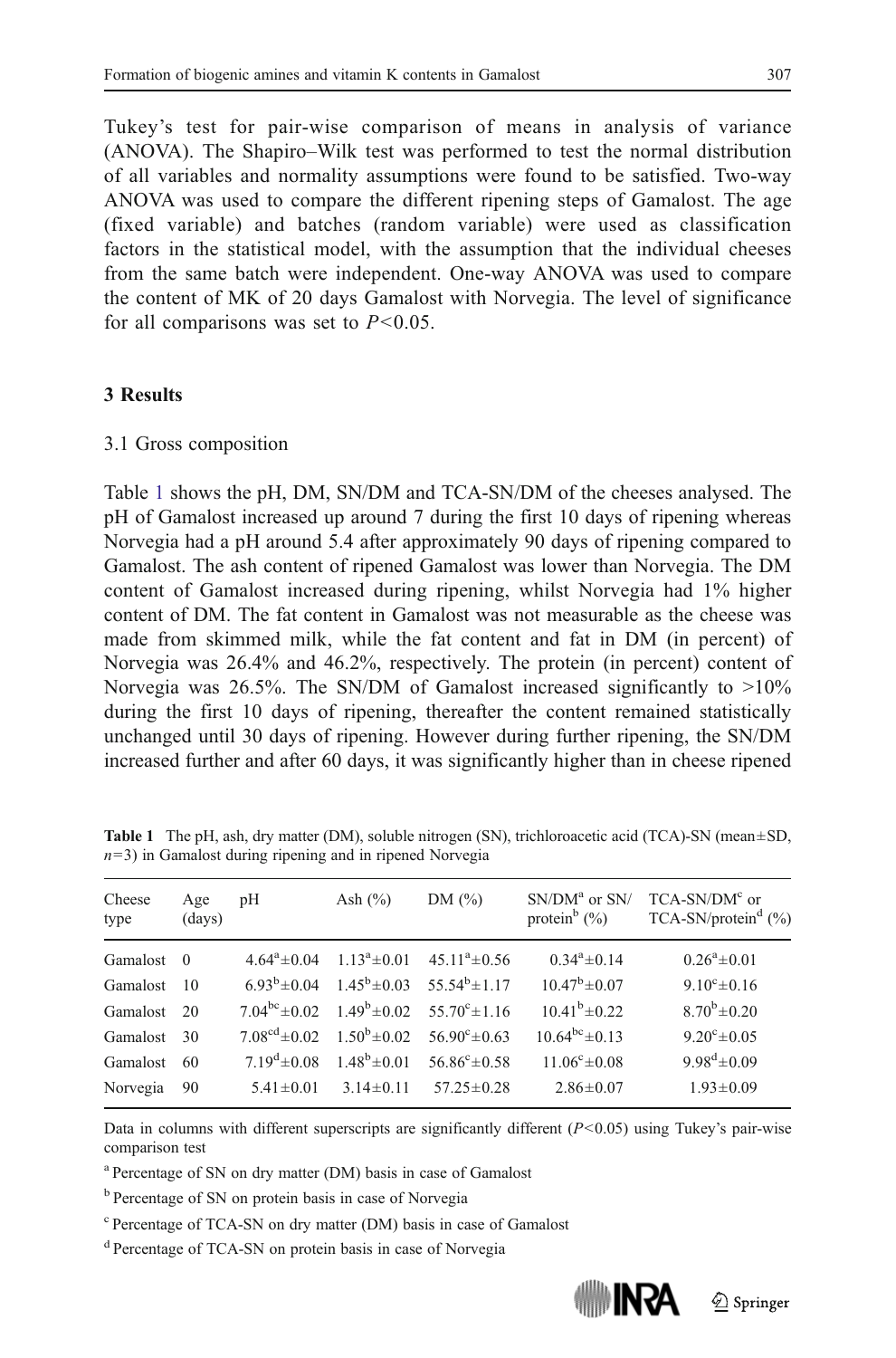for 20 days or less. The SN/protein of Norvegia was 2.86%. The TCA-SN/DM (in percent) of Gamalost increased significantly during the first 10 days of ripening, but from 30 to 60 days of ripening, a significant further increase of TCA-SN/DM was established. The TCA-SN/protein content of Norvegia was 1.93%. No significant variation between the different batches of Gamalost was observed for the pH, DM, ash, SN/DM and TCA-SN/DM.

# 3.2 Biogenic amines in Gamalost

The BA detected in Gamalost and Norvegia are presented in Table 2. Putrescine was the only amine present in Gamalost in an identifiable concentration  $(>1 \text{ mg.kg}^{-1})$ . Putrescine was not detected in unripened cheese, but appeared after 10 days of ripening. The content of putrescine increased significantly from ~12 mg.kg<sup>-1</sup> in cheese after 10 days of ripening to ~25 mg.kg<sup>-1</sup> in cheese after 20 and 30 days of ripening. During the remaining ripening period until 60 days, the content decreased, but a large standard deviation shows a varying decrease between the batches. There was however no significant difference in the content of putrescine between the batches. Putrescine was not detected in Norvegia; however, Norvegia had a low content of both tyramine, histamine and spermine. No other amines were present in Gamalost and Norvegia, at levels above the detection limits  $(1 \text{ mg.kg}^{-1})$ .

# 3.3 Vitamin K content of Gamalost and Norvegia

The content of phylloquinone and menaquinones (MK-4 to MK-10) in Gamalost (development from 0 to 60 days) and Norvegia (at 90 days) is presented in Table [3.](#page-7-0) Phylloquinonein was present in very small concentrations compared to menaquinones (MK-4 to MK-10) in Gamalost. The concentrations of MK-4, MK-5, MK-6, MK-7 and MK-8 were not significantly influenced by the ripening of Gamalost. The MK-9 and MK-10 content increased significantly from 0 to 10 days of ripening, but did not change significantly during further ripening. Compared to

| Cheese type | Age $(days)$ | Putrescine             | Tyramine        | Histamine       | Spermine        |
|-------------|--------------|------------------------|-----------------|-----------------|-----------------|
| Gamalost    | 0            | $<$ 1                  | $<$ 1           | $<$ 1           | <1              |
| Gamalost    | 10           | $11.87^{\rm a}$ ± 0.76 | $<$ 1           | $<$ 1           | $<$ 1           |
| Gamalost    | 20           | $25.17^b \pm 1.57$     | <1              | $<$ 1           | $<$ 1           |
| Gamalost    | 30           | $24.57^b \pm 2.28$     | <1              | $<$ 1           | $<$ 1           |
| Gamalost    | 60           | $16.15^{ab} \pm 7.00$  | $<$ 1           | $<$ 1           | $<$ 1           |
| Norvegia    | 90           | $<$ 1                  | $5.56 \pm 0.06$ | $1.43 \pm 0.29$ | $1.09 \pm 0.10$ |
|             |              |                        |                 |                 |                 |

**Table 2** The formation of biogenic amines (milligram per kilogram; mean $\pm$ SD,  $n=3$ ) in Gamalost during ripening and the content in ripened Norvegia cheese

Data in columns with different superscripts are significantly different  $(P<0.05)$  using Tukey's pair-wise comparison test

 $\leq$  1 the levels were beyond the detection limit



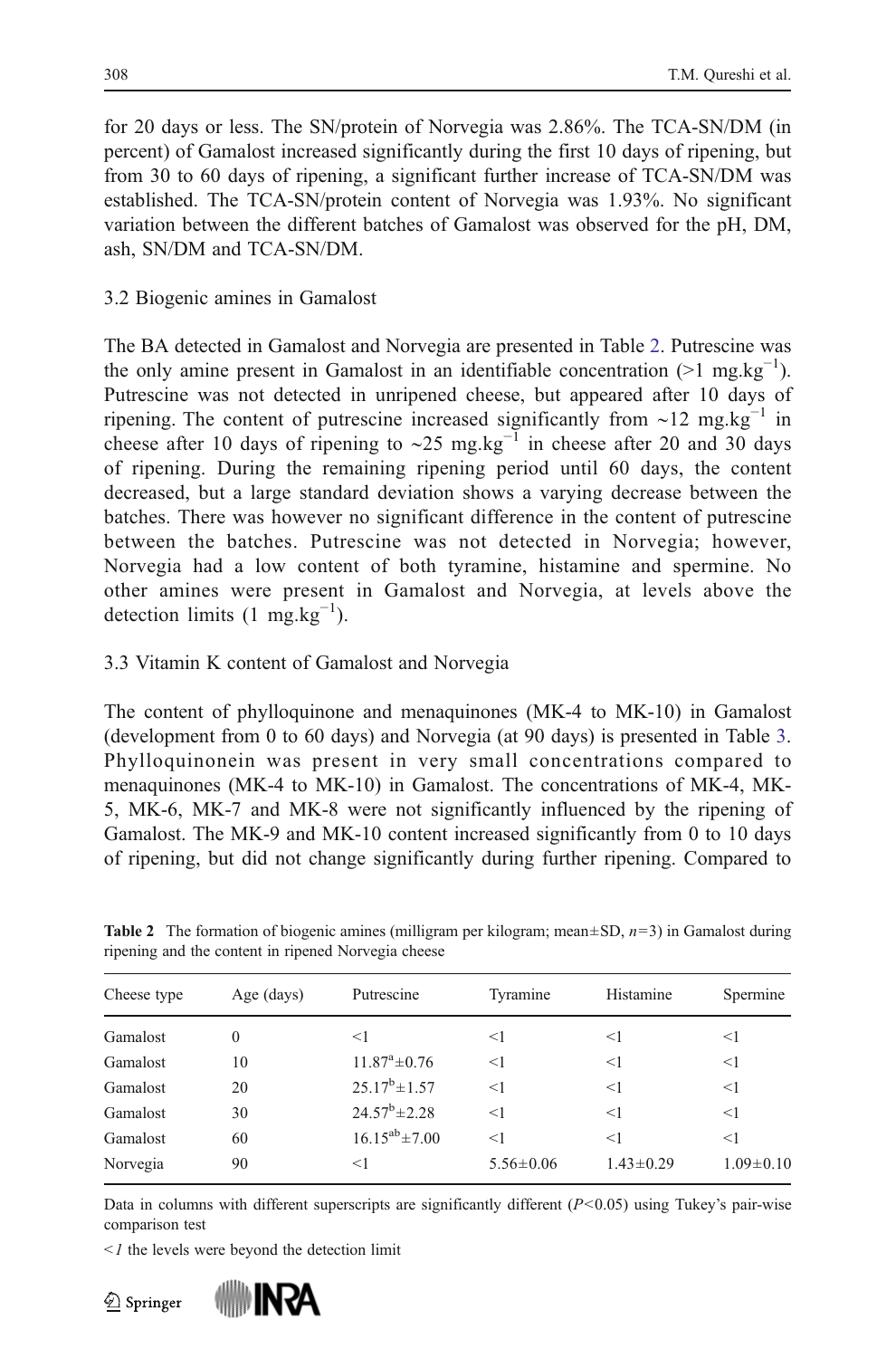<span id="page-7-0"></span>

| $(90 \text{ days})$ |                           |                                                   |                       |                      |                       |                     | Table 3 The content of vitamin K <sub>1</sub> (phylloquinone) and vitamin K <sub>2</sub> (menaquinones) (MK4 to MK-10) (µg/100 g; mean+SD, n=3) in Gamalost (0-60 days) and Norvegia |                                            |                      |                      |                                            |
|---------------------|---------------------------|---------------------------------------------------|-----------------------|----------------------|-----------------------|---------------------|--------------------------------------------------------------------------------------------------------------------------------------------------------------------------------------|--------------------------------------------|----------------------|----------------------|--------------------------------------------|
|                     | Cheese type Rip days MK-4 |                                                   | MK-5                  | $MK-6$               | <b>MK-7</b>           | <b>MK-8</b>         | MK-9                                                                                                                                                                                 | <b>MK-10</b>                               | $\Sigma K_2^a$ $K_1$ |                      | $\Sigma$ (K <sub>1</sub> +K <sub>2</sub> ) |
| Gamalost            |                           | $0.09^a \pm 0.09$                                 | $0.58^a \pm 0.03$     | $0.21^{a} \pm 0.01$  | $0.68^{a} + 0.04$     |                     | $3.63^{\circ} \pm 0.18$ $30.57^{\circ} \pm 2.11$                                                                                                                                     | $1.44^{\circ} \pm 0.23$ 38.20 <sup>a</sup> |                      | $0.16^a \pm 0.01$    | $38.36^{a}$                                |
| Gamalost            |                           | $.08^{a} \pm 0.13$                                | $0.67^a \pm 0.21$     | $0.31^{b} \pm 0.10$  | $0.96^{b} \pm 0.25$   | $5.40^{b} \pm 1.62$ | $45.59^b \pm 11.20$                                                                                                                                                                  | $2.19^{b} \pm 0.44$                        | 56.20°               | $0.17^{ab} \pm 0.01$ | 56.37°                                     |
| Gamalost            |                           | $.02^{a} \pm 0.04$                                | $0.60^{a} + 0.04$     | $0.27^{ab} \pm 0.01$ | $0.91^{b} \pm 0.05$   | $4.83^{b} \pm 0.44$ | $41.42^{b} \pm 5.17$                                                                                                                                                                 | $2.03^{b} \pm 0.28$                        | $51.06^{b}$          | $0.18^{b} \pm 0.01$  | $51.24^{b}$                                |
| Gamalost            |                           | $.02^{a} \pm 0.18$                                | $0.63^{\circ} + 0.22$ | $0.31^{b} \pm 0.10$  | $1.06^{\rm b}$ ± 0.23 | $5.41^{b} \pm 1.39$ | $46.21^{b} \pm 7.91$                                                                                                                                                                 | $2.31^{b} \pm 0.5$                         | 56.93°               | $0.18^{b} \pm 0.02$  | $57.11^{\circ}$                            |
| Gamalost            |                           | $.01^{a} \pm 0.14$                                | $0.58^{a} \pm 0.11$   | $0.27^{ab} \pm 0.03$ | $0.93^{b} + 0.04$     | $4.84^{b} \pm 0.44$ | $42.72^{b}$ ±4.37                                                                                                                                                                    | $2.28^{b} \pm 0.33$                        | 52.64 <sup>b</sup>   | $0.18^{b} \pm 0.01$  | 52.82 <sup>b</sup>                         |
| Norvegia            |                           | $.90*$<br>$5.10 \pm 0.$                           |                       | $0.30 + 0.04$        | $1.33 \pm 0.15*$      | $5.25 \pm 0.52$     | $29.55 \pm 3.64*$                                                                                                                                                                    |                                            | 41.53*               | $4.38 \pm 0.38*$     | 45.91*                                     |
|                     |                           |                                                   |                       |                      |                       |                     |                                                                                                                                                                                      |                                            |                      |                      |                                            |
|                     |                           |                                                   |                       |                      |                       |                     | Data in columns with different superscripts are significantly different $(P<0.05)$ using Tukey's pair-wise comparison test                                                           |                                            |                      |                      |                                            |
|                     |                           | <sup>a</sup> Sum of vitamin $K_2$ (MK-4 to MK-10) |                       |                      |                       |                     |                                                                                                                                                                                      |                                            |                      |                      |                                            |

**ASAI** 

\*P<0.05, significant difference between Norvegia and Gamalost ripened for 20 days

\*P<0.05, significant difference between Norvegia and Gamalost ripened for 20 days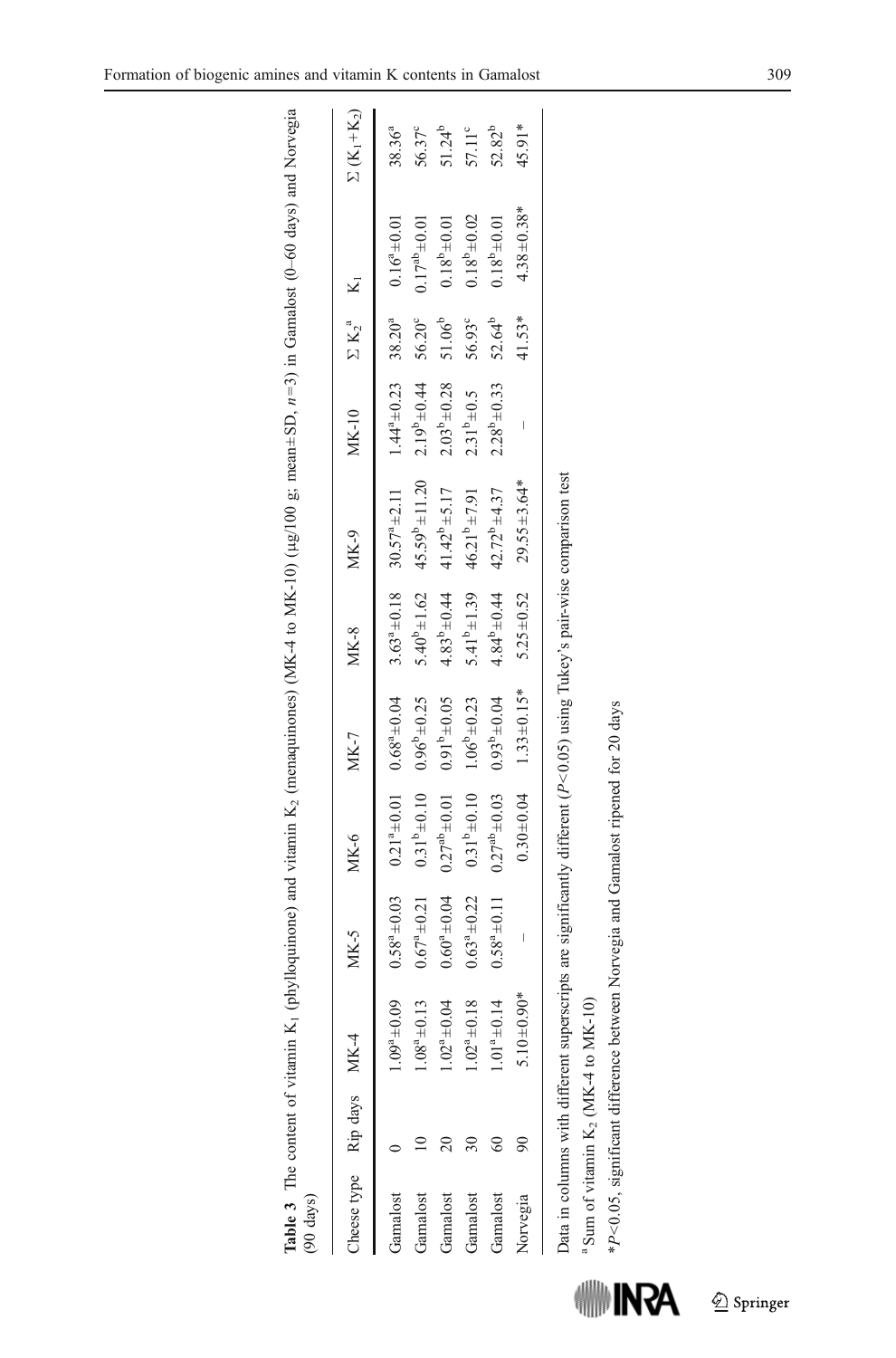Norvegia, Gamalost contained very low amounts of vitamin  $K_1$  and MK-4 and high concentrations of MK-9. The MK-6, MK-7 and MK-8 contents were almost similar in both cheese varieties. The MK-5 and MK-10 were not detected in Norvegia but in certain amounts in Gamalost. In total, the menaquinone content  $(\sum K_2)$  of Gamalost ripened for 20 days was significantly (P<0.05) higher than that of Norvegia.

Table 4 shows the content of MK-4 to MK-10 (μg.100  $g^{-1}$  cells) in the DL starter (CHN) and M. mucedo used for the manufacturing of Gamalost. The starter cultures contained a high content of menaquinone whereas M. mucedo was not found to contain even traces of menaquinone. The content of menaquinones seemed to be dependent of the dry matter content of Gamalost, where the content of vitamin K is calculated in percent of DM. Most of the menaquinone residues (except MK-4) showed no significant difference during ripening, whilst phylloquinone, although present in only small amounts, was significantly reduced from 0 to 10 days of ripening.

The content of MK-4 to MK-10 varied between the different batches of Gamalost and an interaction (batches and age) effect  $(P<0.05)$  was also observed (results not shown). The inter batch variance increased with increased ripening and for MK-4 it was 0.08, 0.15, 0.2 and 3.15 in 0, 10, 20 and 30 days ripened Gamalost, respectively, whereas for MK-10 it was 0.55, 1.96, 0.75, 2.49 in 0, 10, 20 and 30 days ripened Gamalost, respectively. The content of vitamin  $K_1$  did not vary between the different production batches.

#### 4 Discussion

### 4.1 Biogenic amines

The present study showed that the BA's were present in very low concentrations in Gamalost and Norvegia. According to Kebary et al. ([1999](#page-11-0)) and Ordóñez et al. ([1997](#page-11-0)) the development of BA depends on the starter cultures used and the bacterial strains present in the cheese. Many strains of LAB such as Enterococci, Carnobacteria, Lactobacillus curvatus, Lactobacillus brevis, Lactobacillus buchneri may be producers of tyramine, whereas formation of putrescine mainly has been caused by Enterobacteriaceae (Bover-Cid and Holzapfel [1999\)](#page-11-0). Due to cooking of Gamalost at 90–95 °C for 1–2 h in whey, the bacteria and its enzymes present in the cheese were most probably dead and inactivated and BA expected from the activity of LAB in the cheese during ripening

**Table 4** The content of vitamin K<sub>2</sub> (menaquinones) (MK-4 to MK-10) ( $\mu$ g/100 g cells) (mean±SD,  $n=3$ ) in the starter CHN 11 and CHN 22 (the species found in the starters: L. lactis ssp. lactis, L. lactis ssp. cremoris, L. lactis ssp. lactis biovar diacetylactis and L. cremoris) and in the mould (M. mucedo) used for the manufacturing of Gamalost

| Culture           | MK-4 | MK-5           | MK-6           | $MK-7$         | MK-8 | $MK-9$                                                                                                                       | $MK-10$ |
|-------------------|------|----------------|----------------|----------------|------|------------------------------------------------------------------------------------------------------------------------------|---------|
|                   |      |                |                |                |      | CHN 11 1.29 $\pm$ 0.11 6.23 $\pm$ 0.62 4.57 $\pm$ 0.18 14.10 $\pm$ 0.17 94.80 $\pm$ 4.24 472.40 $\pm$ 22.63 12.09 $\pm$ 0.11 |         |
|                   |      |                |                |                |      | CHN 22 2.11 $\pm$ 0.04 6.92 $\pm$ 0.16 4.86 $\pm$ 0.06 13.81 $\pm$ 0.30 92.60 $\pm$ 2.26 390.30 $\pm$ 10.38 13.14 $\pm$ 0.59 |         |
| $M.$ mucedo $0.0$ |      | 0 <sub>0</sub> | 0 <sub>0</sub> | 0 <sub>0</sub> | 00   | 0 <sub>0</sub>                                                                                                               | 0.0     |



**WWW INRA**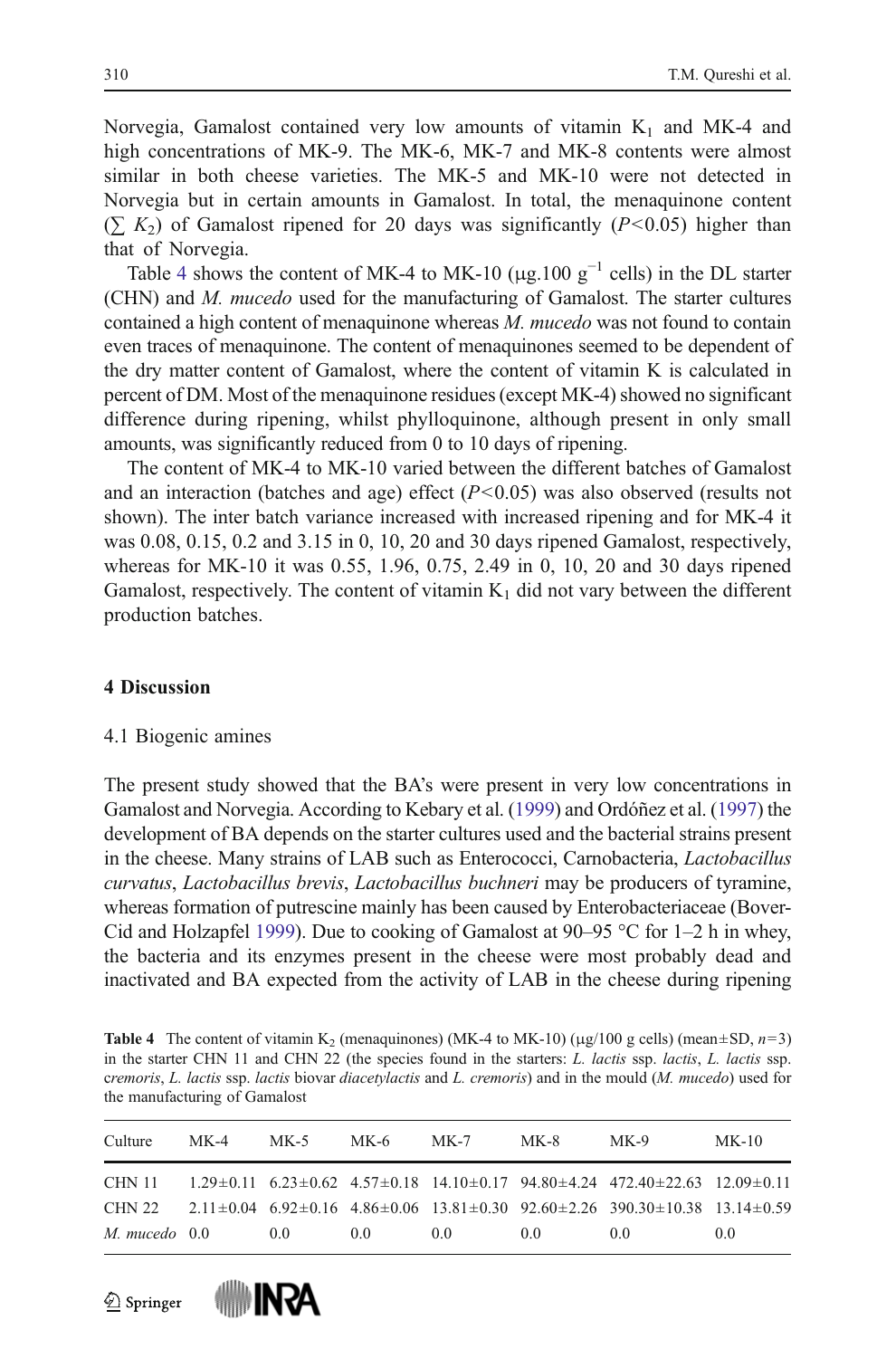was therefore not observed. Only the mould (*M. mucedo*) which was added after cooking of the cheese was active in Gamalost throughout the ripening. Usually, the formation of BA in cheese increase during ripening (Kebary et al. [1999](#page-11-0); Ordóñez et al. [1997\)](#page-11-0) but in Gamalost the development of putrescine did not increase further during ripening beyond 10 days until 30 days even though the content of the precursors of putrescine, i.e. arginine and glutamine increased during ripening in our previous study (Qureshi et al. [2012a\)](#page-11-0). After 30 days, the content of putrescine seemed to be decreased in the Gamalost, but as the standard deviation at 60 days was very high, that decrease seemed to be batch dependent. It may also be possible that putrescine was converted into spermine and spermidine but their concentration might be below the detection limit. The optimum pH range for the formation of BA through the decarboxylation of amino acids by the action of bacteria is 2.5–6.5 (Halász et al. [1994\)](#page-11-0). Gamalost at day 0 had an acidic pH (4.6) but due to the inactivation of LAB, no decarboxylation activity was expected as manifested by the absence of BA in the cheese at this stage. The presence of a very low content of BA, with the exception of putrescine, in ripened Gamalost might indicate a very low decarboxylase activity of M. mucedo. Moreover, the strain of Mucor mould was not tested for BA and mycotoxin production. A positive correlation between free amino acids and the content of BAwas found in low fat Ras, Semicotto Caprino and raw milk Hispánico cheese (Kebary et al. [1999](#page-11-0); Fernández-García et al. [2000](#page-11-0); Galgano et al. [2001\)](#page-11-0). Norvegia was found to have low levels of tyrosine (precursor of tyramine), histidine (precursor of histamine) and glutamine (precursor of spermine) as determined previously (Qureshi et al. [2012b\)](#page-11-0); therefore, it was reasonable that tyramine, histamine and spermine could only be formed in very low concentrations in Norvegia.

As the BA were not detected, or detected at very low concentrations in Gamalost and Norvegia, health hazards should not be expected from consumption of these cheeses. Moreover, healthy individuals have di-amino oxidase (EC 1.4.3.6), monoamino oxidase (EC, 1.4.3.4) and polyamine oxidase (EC, 1.5.3.11) present in their tissues (especially present in the intestinal tract), and these enzymes play an important role in the detoxification of BA through acetylation and oxidation reactions during and after absorption of BA (Karovičová and Kohajdová [2005\)](#page-11-0). But on the other hand, people having gastrointestinal disorders may be at risk due to the lower activity of the oxidases (Karovičová and Kohajdová [2005](#page-11-0)).

## 4.2 Vitamins K

The major menaquinones detected in unripened as well as ripened Gamalost were the long chain MK-8 and MK-9. It has previously been reported that the long chain menaquinones are not present in whole and skimmed milk whereas they have been found in appreciable concentrations in hard (Dutch) cheeses and soft (French) cheeses, probably due to fermentation caused by the bacterial starter (Schurgers and Vermeer [2000\)](#page-12-0). Moreover, Morishita et al. ([1999\)](#page-11-0) observed considerable production of menaquinones (MK-8 to 10) by some LAB such as *L. lactis* ssp. *cremoris*, *L. lactis* ssp. lactis, Leuconostoc lactis when grown on reconstituted non-fat dry milk or in a soymilk medium. The L. *lactis* ssp. were responsible for MK-8 and MK-9 production whereas the L. lactis produced MK-9 and MK-10 (Morishita et al. [1999\)](#page-11-0). The DL starter culture used for the manufacturing of Gamalost in the present experiment contained high amounts of menaquinones; therefore, the presence of a high content of MK-8 and MK-9

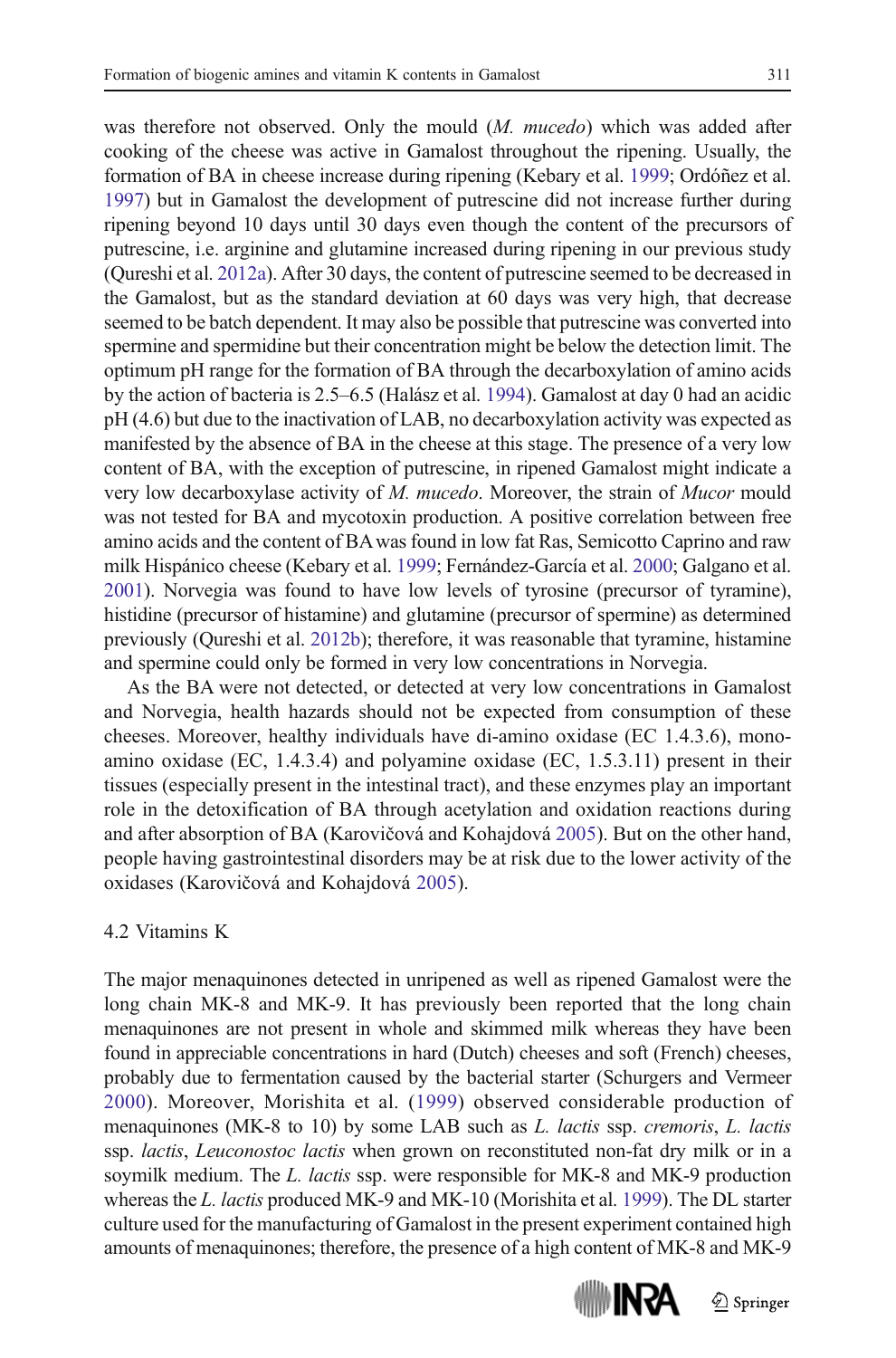<span id="page-10-0"></span>in Gamalost at day 0 was attributed to the fermentation of skimmed milk by LAB (DL starter) during the initial fermentation of the milk. The remarkable increase in MK-8 and MK-9 from 0 to 10 days of ripening was most probably due to a significant loss of moisture during the initial ripening of Gamalost. In this way, conversely marked increase in DM occurred and vitamin K was then concentrated per unit weight of cheese. As shown when vitamin K was calculated in percent of DM, the concentrations did not change during ripening, showing that the mould did not contribute to the production of vitamin K in Gamalost. This was evidenced also by the fact that the mould in Gamalost did not contain even trace amounts of vitamin K. Our findings of the presence of MK-8 and MK-9 in Gamalost as well as in Norvegia seem to be in agreement with others (Schurgers and Vermeer [2000](#page-12-0); Morishita et al. [1999](#page-11-0)) as regards LAB as vitamin  $K_2$  producers. Absence of MK-5 and MK-10 in Norvegia showed inability of the starter LAB to produce them during production of Norvegia, while their presence in Gamalost (even in low quantity) showed that the LAB most probably could produce these menaquinones during the initial fermentation of Gamalost. As a whole, 20-day Gamalost cheeses contained higher  $(P< 0.05)$  contents of vitamin K compared to Norvegia. The most apparent difference between the initial fermentation of Gamalost and Norvegia is the lower pH in the first one. The lowest pH normally obtained in Norvegia is around 5.3 (Skeie [2001](#page-12-0)) in contrast to 4.6 in Gamalost, a higher fermentation rate in the latter may explain the differences in the content of menaquinones.

Since all K vitamins are lipophilic in nature (Shearer and Newman [2008\)](#page-12-0), an efficient intestinal absorption of vitamin K may require the simultaneous consumption of fat such as butter or margarine (Schurgers and Vermeer [2000\)](#page-12-0). Traditionally, Gamalost is consumed on bread with butter over and under the cheese layer.

### 5 Conclusions

This study showed that Gamalost might have interesting properties as a functional food by its high content of menaquinones in addition to its ACE inhibiting activity as shown previously. It may also be assumed that Gamalost is free from health hazards posed by biogenic amines.

Acknowledgments Tahir Mahmood Qureshi was funded by the higher education commission Pakistan. The experimental work was funded by a grant from the Norwegian Research Council, the Norwegian Foundation for Research Levy on Agricultural Products, the Norwegian Agricultural Agreement Research Fund and TINE SA. The authors are obliged to TINE Meieriet Vik through their kind supply of Gamalost cheeses. The authors are thankful to Eurofins Food & Agro Testing Norway AS, for the analysis of biogenic amines. Stefan Pantus (VitaK BV, BioPartner Center Maastricht, Maastricht University, The Netherlands) is also acknowledged for the analysis of vitamin K.

#### References

Ardö Y, Polychroniadou A (1999) Laboratory manual for chemical analysis of cheese. European Communities, Luxembourg

Binkley NC, Suttie JW (1995) Vitamin K nutrition and osteoporosis. J Nutr 125:1812–1821 Booth SL (2012) Vitamin K: food composition and dietary intakes. Food Nutr Res 56

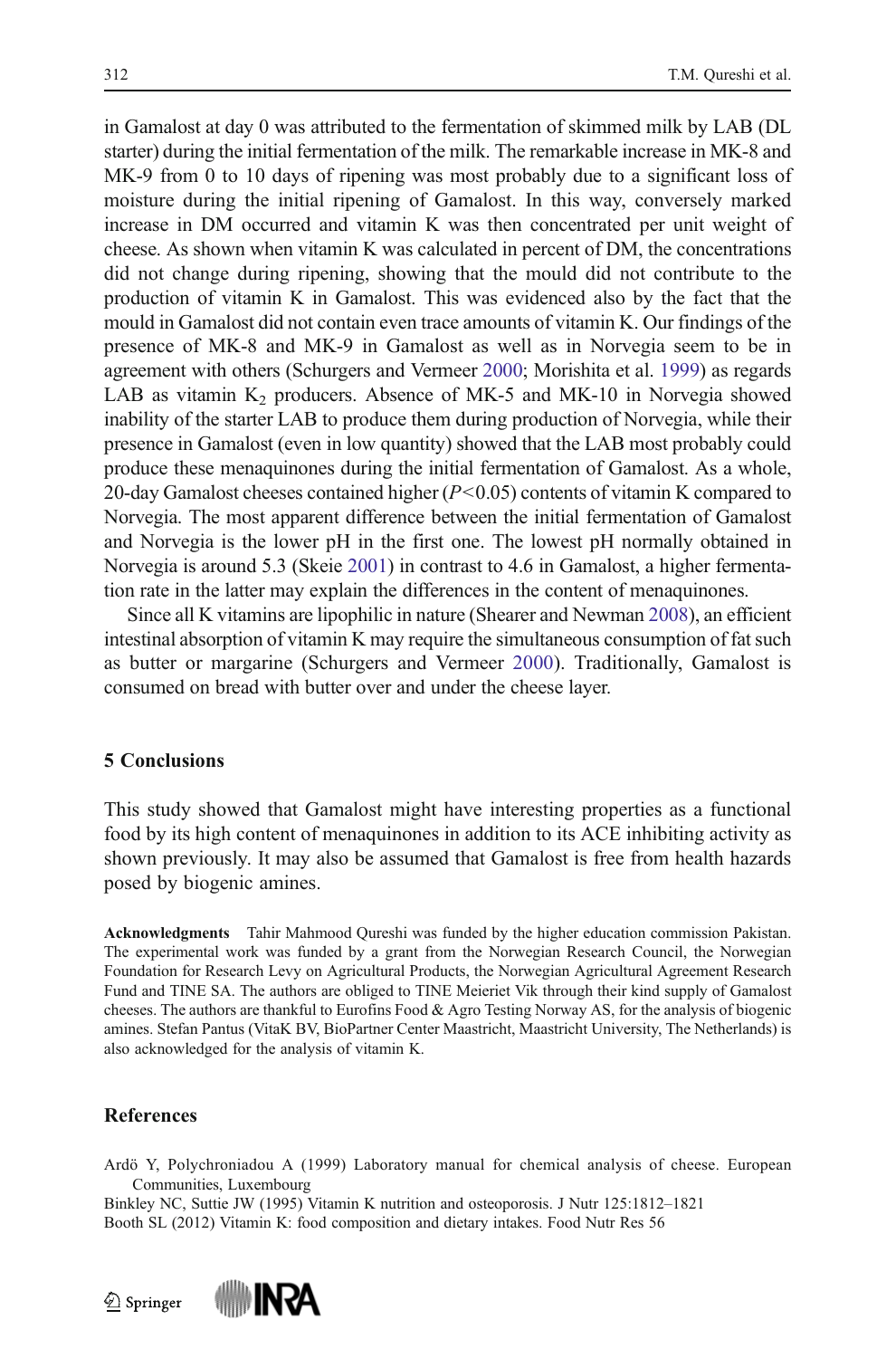- <span id="page-11-0"></span>Booth SL, Sadowski JA, Pennington JAT (1995) Phylloquinone (vitamin  $K_1$ ) content of foods in the U.S. Food and Drug Administration's total diet study. J Agric Food Chem 43:1574–1579
- Booth SL, Broe KE, Gagnon DR, Tucker KL, Hannan MT, McLean RR, Dawson-Hughes B, Wilson PW, Cupples LA, Kiel DP (2003) Vitamin K intake and bone mineral density in women and men. Am J Clin Nutr 77:512–516
- Bover-Cid S, Holzapfel WH (1999) Improved screening procedure for biogenic amine production by lactic acid bacteria. Int J Food Microbiol 53:33–41
- Christensen TMIE, Bech A-M, Werner H (1991) Methods for crude fractionation (extraction and precipitation) of nitrogen components in cheese. Bull IDF 261:4–9
- Elder SJ, Haytowitz DB, Howe JR, Peterson JW, Booth SL (2006) Vitamin K contents of meat, dairy, and fast food in the US diet. J Agric Food Chem 54:463–467
- Fernández-García E, Tomillo J, Nuñez M (2000) Formation of biogenic amines in raw milk Hispánico cheese manufactured with proteinases and different levels of starter culture. J Food Prot 63:1551–1555
- Feskanich D, Weber P, Willett WC, Rockett H, Booth SL, Colditz GA (1999) Vitamin K intake and hip fractures in women: a prospective study. Am J Clin Nutr 69:74–79
- Galgano F, Suzzi G, Favati F, Caruso M, Martuscelli M, Gardini F, Salzano G (2001) Biogenic amines during ripening in 'Semicotto Caprino' cheese: role of enterococci. Int J Food Sci Technol 36:153–160
- Gardini F, Martuscelli M, Caruso MC, Galgano F, Crudele MA, Favati F, Guerzoni ME, Suzzi G (2001) Effects of pH, temperature and NaCl concentration on the growth kinetics, proteolytic activity and biogenic amine production of Enterococcus faecalis. Int J Food Microbiol 64:105–117
- Gast GCM, de Roos NM, Sluijs I, Bots ML, Beulens JWJ, Geleijnse JM, Witteman JC, Grobbee DE, Peeters PHM, van der Schouw YT (2009) A high menaquinone intake reduces the incidence of coronary heart disease. Nutr Metabol Card Dis 19:504–510
- Geleijnse JM, Vermeer C, Grobbee DE, Schurgers LJ, Knapen MHJ, van der Meer IM, Hofman A, Witteman JCM (2004) Dietary intake of menaquinone is associated with a reduced risk of coronary heart disease: The Rotterdam Study. J Nutr 134:3100–3105
- Halász A, Baráth Á, Simon-Sarkadi L, Holzapfel W (1994) Biogenic amines and their production by microorganisms in food. A review. Trends Food Sci Technol 5:42–49
- Ibrahim EMA, Amer AAM (2010) Comparison of biogenic amines levels in different processed cheese varieties with regulatory specifications. W J Dairy Food Sci 5:127–133
- IDF (1965) Determination of the ash content of processed cheese products. IDF Standard 27, International Dairy Federation, Brussels, Belgium
- IDF (1993) Milk. Determination of nitrogen content (Kjeldahl method). IDF Standard 20B, International Dairy Federation, Brussels, Belgium
- IDF (1995) Milk and milk products—guidance on sampling. IDF Standard 50C, International Dairy Federation, Brussels, Belgium
- IDF (2004) Cheese and processed cheese—determination of the total solids content (Reference method). IDF Standard 004/ISO 5534, International Dairy Federation, Brussels, Belgium
- Karovičová J, Kohajdová Z (2005) Biogenic amines in food. Chem Pap 59:70–79
- Kebary KMK, El-Sonbaty AH, Badawi RM (1999) Effects of heating milk and accelerating ripening of low fat Ras cheese on biogenic amines and free amino acids development. Food Chem 64:67–75
- Komprda T, Smělá D, Novická K, Kalhotka L, Šustová K, Pechová P (2007) Content and distribution of biogenic amines in Dutch-type hard cheese. Food Chem 102:129–137
- Linares DM, Río BD, Ladero V, Martínez N, Fernández M, Martín MC, Álvarez MA (2012) Factors influencing biogenic amines accumulation in dairy products. Front Microbiol 3:1–10
- Morishita T, Tamura N, Makino T, Kudo S (1999) Production of menaquinones by lactic acid bacteria. J Dairy Sci 82:1897–1903
- Ordóñez AI, Ibáñez FC, Torre P, Barcina Y (1997) Formation of biogenic amines in Idiazábal ewe's-milk cheese: effect of ripening, pasteurization, and starter. J Food Prot 60:1371–1375
- Qureshi TM, Vegarud GE, Abrahamsen RK, Skeie S (2012a) Characterization of the Norwegian autochthonous cheese Gamalost and its angiotensin I-converting enzyme (ACE) inhibitory activity during ripening. Dairy Sci Technol 92:613–625. doi:[101007/s13594-012-0078-1](http://dx.doi.org/101007/s13594-012-0078-1)
- Qureshi TM, Vegarud GE, Abrahamsen RK, Skeie S (2012b) Angiotensin I-converting enzyme (ACE) inhibitory activity of the Norwegian autochthonous cheese Gamalost and Norvegia after in vitro human gastrointestinal digestion. J Dairy Sci. doi:[10.3168/jds.2012-5993](http://dx.doi.org/10.3168/jds.2012-5993)
- Roig-Sagués A, Molina A, Hernández-Herrero M (2002) Histamine and tyramine-forming microorganisms in Spanish traditional cheeses. Eur Food Res Technol 215:96–100